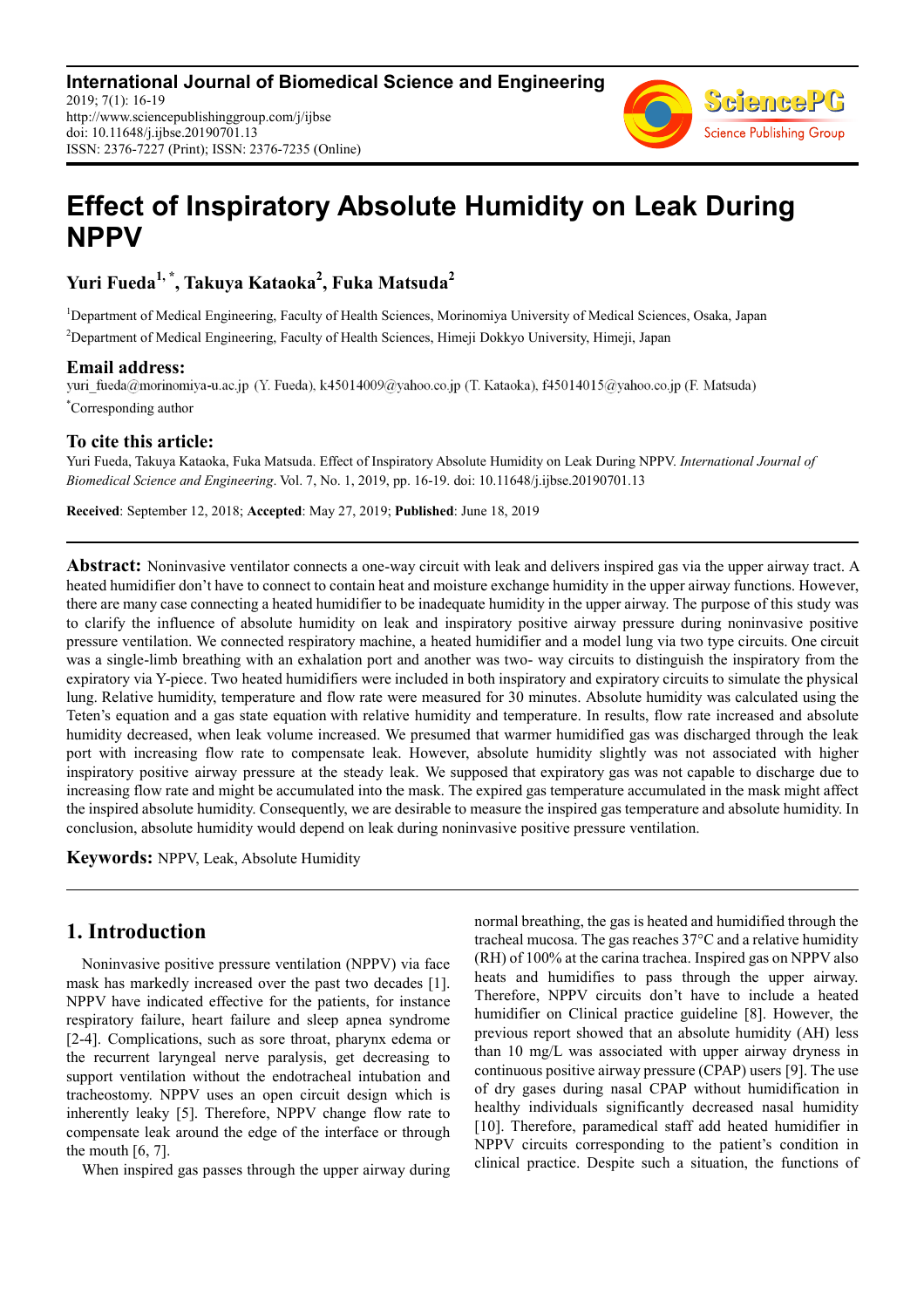many heated humidifiers are setting temperature and measuring real value, but not the humidity. It's important to estimate the humidity on NPPV to prevent from upper airway dryness. There has been little examination of the humidity in NPPV. One case study showed that increasing inspiratory positive airway pressure (IPAP) was associated with decreasing RH during NPPV [9, 11]. RH is defined as ratio of the water vapor density to the saturation water vapor density. RH might be shown high ratio, even if the water contents are low. Therefore, we considered that the humidity needed to be shown by AH. The purpose of this study was to clarify the influence of AH on leak and IPAP during NPPV.

### **2. Methods**

### *2.1. Ventilation Settings*

NPPV ventilator, BiPAP Vision (Phillips Company, Andover, Massachusetts, USA), was used for our study. A lung model (Lung Simulator; SMS Technologies, Essex, UK) was used in this study. The compliance value and resistance of the model lung was adjusted to 50 mL/cmH<sub>2</sub>O and 5 cmH<sub>2</sub>O/L/s, respectively. The ventilator settings were performed IPAP of 10, 15 and 20 cmH<sub>2</sub>O following Holland et al. [11]. Expiratory positive airway pressure (EPAP), respiratory rate and inspiratory time were maintained at  $5 \text{ cm}$ H<sub>2</sub>O, 12 breaths/min and 1.7 s, respectively. The humidifier (MR410 with MR210 water chamber, Fisher&Paykel, Auckland, New Zealand) was heated passover humidifier, in which the air passes into the water chamber and picks up water vapor by free evaporation. The temperature of the water chamber was heated on a hot plate, the temperature of which can be regulated in steps. The humidifier with the water chamber was inserted in respiratory circuit in according to the manufacture's recommendations. We exchanged a water chamber every time to steady the temperature and the humidity prior to the start of the experiments. RH, temperature and inspiratory flow rate were measured with VT Mobile Gas Flow Analyzer (Fluke Biomedical, USA) every minute for 30 minutes.

We performed two settings. Experimental setting 1 was shown in Figure 1a. NPPV generally use a single-limb breathing circuits with an exhalation port, which serves as a passive exhalation port for the patient. We simulated leak flow rate of 15, 60 and 80 L/min and checked in BiPAP vision. Experimental setting 2 was shown in Figure 1b. We distinguished the inspiratory from the expiratory via Y-piece to measure flow rate and AH for inspiratory gas. We connected additionally two one-way valves in inspiratory and expiratory circuits to prevent backflow. The humidifier was included in both inspiratory and expiratory circuits to simulate the physiological lung. We changed the size of T-piece port after an exhalation port and simulated leak flow rate of 20, 30, 40 and 60 L/min.

#### *2.2. Absolute Humidity (AH)*

The saturation vapor pressure with temperature was calculated using the Teten's equation [12]. The actual vapor pressure was

calculated the saturation vapor pressure times RH by (1).

$$
ea(T) = 6.1078 \times 10^{\frac{7.5T}{(T+237.3)}} \times \frac{RH}{100}
$$
 (1)

ea was the actual vapor pressure at temperature. T was temperature in degrees Celsius. RH was expressed in percent. For the calculation of AH, an equation obtained by converting a gas state equation could be used. We calculated AH with the actual vapor pressure with (2). We showed measurement AH data in Figure 1.

$$
AH(T) = \frac{ea(T) \times 10^2}{8.31447 \times (T + 273.15)} \times 18
$$
 (2)

#### *2.3. Statistical Analysis*

The combinations of the ventilation settings were studied 3 times each. The data were expressed as the mean  $\pm$  standard deviation (S.D.). The results for all the tests were evaluated by one-way factorial analysis of variance (ANOVA), followed by Tukey-Kramer's protected least significant difference (PLSD) multiple comparison test to identify significant differences among multiple samples. Statistical significance was seen when the p value was less than 0.05.



*Figure 1. Experiment setup. (A) Open respiratory circuit with heated humidifier in inspiratory circuit (Setting 1). (B) Both inspiratory and expiratory circuits with heated humidifiers (Setting 2).*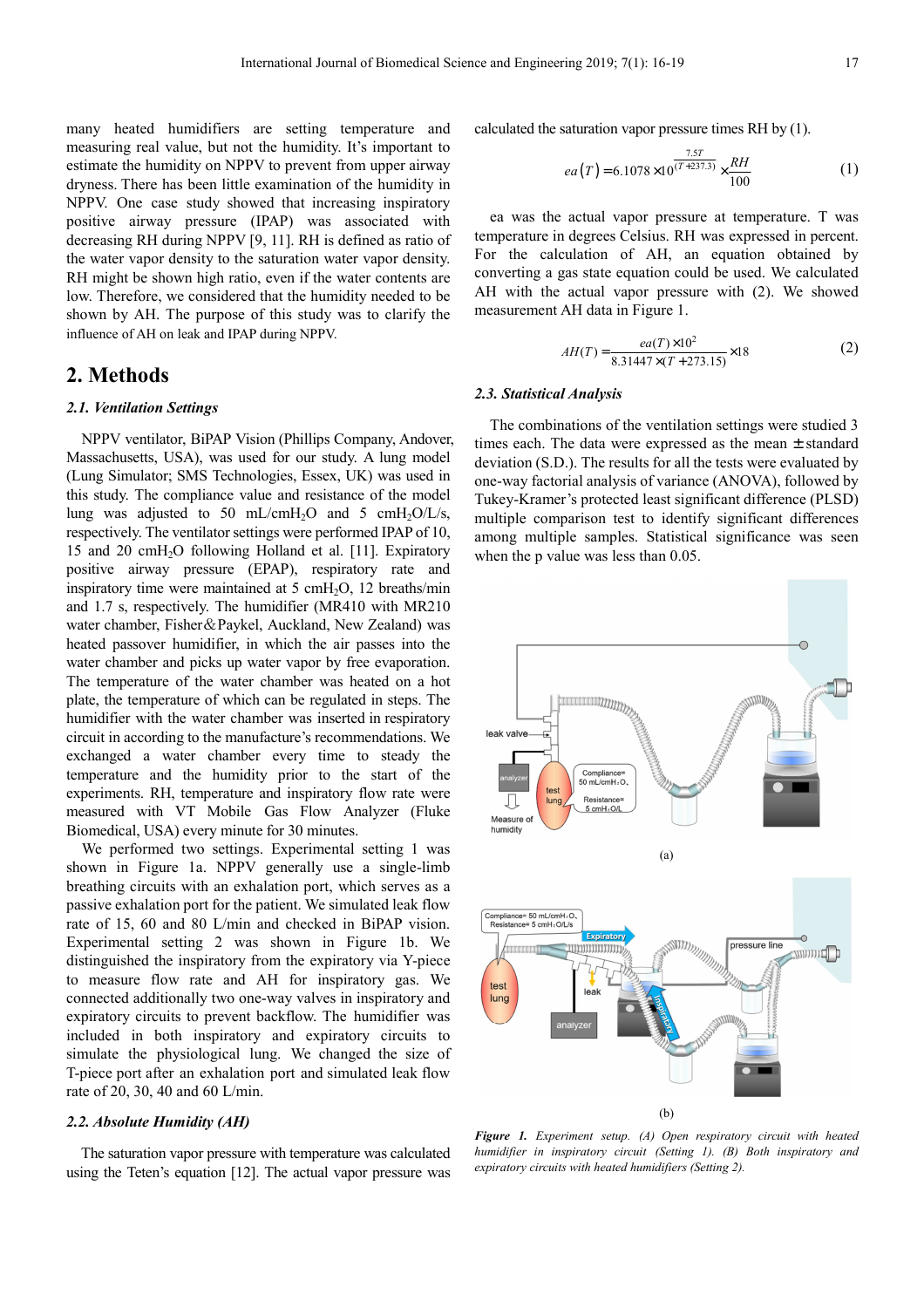### **3. Results**

The mean peak flow in 30 minutes are shown in Table 1. At setting 1, the mean peak flow significantly increased with increasing IPAP  $(p<0.01)$ . In addition, leak also was significantly increased the mean peak flow at setting 1 (p<0.01). At setting 2, IPAP was increased, resulting in increased the mean peak flow  $(p<0.01)$ . However, the mean peak flow did not change significantly with leak at setting 2, indicating differences in leak compensation at setting 1 and 2.

At the beginning of the study the ambient air temperature was 24.6±0.77°C, RH was 63.96±4.73%, and AH was  $14.41 \pm 1.37$  mgH<sub>2</sub>O/L. The mean AH in 30 minutes are shown in Figure 2 and 3. At setting 1 and 2, the mean AH significantly increased with rising leak. The mean AH in leak 20 L/min was significantly higher than that in leak 60 L/min at setting  $2(27.08\pm1.19 \text{ mgH}_2\text{O/L})$  in leak  $20 \text{ L/min vs}$ 24.62 $\pm$ 0.59 mgH<sub>2</sub>O/L in leak 60 L/min, p<0.05) (Figure 3). There were no significant differences in the mean absolute humidity with IPAP (data not shown).

### **4. Discussion**

We assessed the effect of AH on leak or flow rate in this study. We measured temperature, RH and inspiratory flow rate during NPPV. There are leak during NPPV to use open circuit design. We used pressure-limited NPPV in this study. Pressure-limited NPPV controls inspiratory flow rate in the presence of leakage in order to reach IPAP set. The inspiratory flow rate significantly increased with increasing leak or IPAP in this study.

The humidifier is not essential to deliver gas via the upper airway during NPPV [8]. However, non-humidified gas has reason with causing nasal dryness and greater mucosal viscosity. Therefore, we have to consider the need for a heated humidifier according to patient condition. In this study, we measured temperature and RH with a heated humidifier during NPPV. We calculated AH with temperature and RH as RH was the ratio. In results, AH reduced with increasing leak. We presumed that warmer humidified gas was discharged through the leak port with increasing flow rate to compensate leak. However, AH was not associated with higher IPAP at the steady leak. This result was not consistent with any other results. The previous study showed both RH and AH decreased due to high IPAP in the circuit with the humidifier [11]. Another investigation showed an increase in pressure from 5.1 cmH<sub>2</sub>O to 10.2 cmH<sub>2</sub>O resulted in lower both RH and AH absolute humidity during CPAP [9]. In previous studies, AH was measured in the tube system, which not affected by expired gas. The heated humidifier was included in both inspiratory and expiratory circuits to simulate the physiological lung in this study. The inspired absolute humidity was different in the presence or absence of the heated humidifier into the expiratory circuit. In the report measured humidity inside the mask, AH was not associated with IPAP [13]. It was consist with our results simulating the physiology. We supposed that expiratory gas was not capable to discharge due to increasing flow rate and might be accumulated into the mask. The expired gas temperature accumulated in the mask might affect the inspired AH. If NPPV users continue to rebreathe, they might cause hypercapnia. Optimal leak volume is necessary to maintain AH and prevent to rebreathe. NPPV with helmet was improved chronic obstructive pulmonary disease (COPD) with acute exacerbation, but it did not reduce arterial blood carbon dioxide concentration (PaO<sub>2</sub>) [14]. The NPPV with helmet can prevent from pressure ulcer with face mask, but it need higher volume than mask and might rebreathe to minimize leak. Other report showed high IPAP  $(28 \text{ cmH}_2\text{O})$ was lower PaO<sub>2</sub> than low IPAP (18 cmH<sub>2</sub>O) in NPPV with mask [15]. We considered that rebreathing may be avoided if only the expired gas passes through the expiratory port.

*Table 1. Peak flow of the inspiratory gas various conditions.* 

| Column1   | $IPAP$ (cmH <sub>2</sub> O) | Leak $(L/min)$ | Peak flow (L/min)                |
|-----------|-----------------------------|----------------|----------------------------------|
| Setting 1 | 10                          | 15             | $37.84 \pm 1.92$                 |
|           | 15                          | 15             | $49.03 \pm 3.54$ <sup>a</sup>    |
|           | 20                          | 15             | $69.28 \pm 0.59^{a, b}$          |
|           | 10                          | 60             | $80.70 \pm 9.07^{\circ}$         |
|           | 10                          | 80             | $93.13 \pm 9.18$ <sup>a</sup>    |
| Setting 2 | 10                          | 30             | $28.91 \pm 2.67$                 |
|           | 15                          | 30             | $40.84 \pm 1.79$ <sup>c</sup>    |
|           | 20                          | 30             | 50.99 $\pm$ 3.22 <sup>c, d</sup> |
|           | 10                          | 20             | $27.05 \pm 1.50$                 |
|           | 10                          | 40             | $32.0 \pm 2.43$                  |
|           | 10                          | 60             | $34.94 \pm 5.28$                 |

 $\rm{^{a}P}$  <0.01 versus IPAP 10 cmH<sub>2</sub>O and Leak 15 L/min;  $\rm{^{b}P}$  <0.01 versus IPAP 15  $cmH<sub>2</sub>O$  and Leak 15 L/min;  $P<0.01$  versus IPAP 10  $cmH<sub>2</sub>O$  and Leak 30 L/min;  ${}^{d}P<0.01$  versus IPAP 15 cmH<sub>2</sub>O and Leak 30 L/min.



*Figure 2. Relationship between AH and leak. at setting 1.* 



*Figure 3. Relationship between AH and leak at setting 2.*